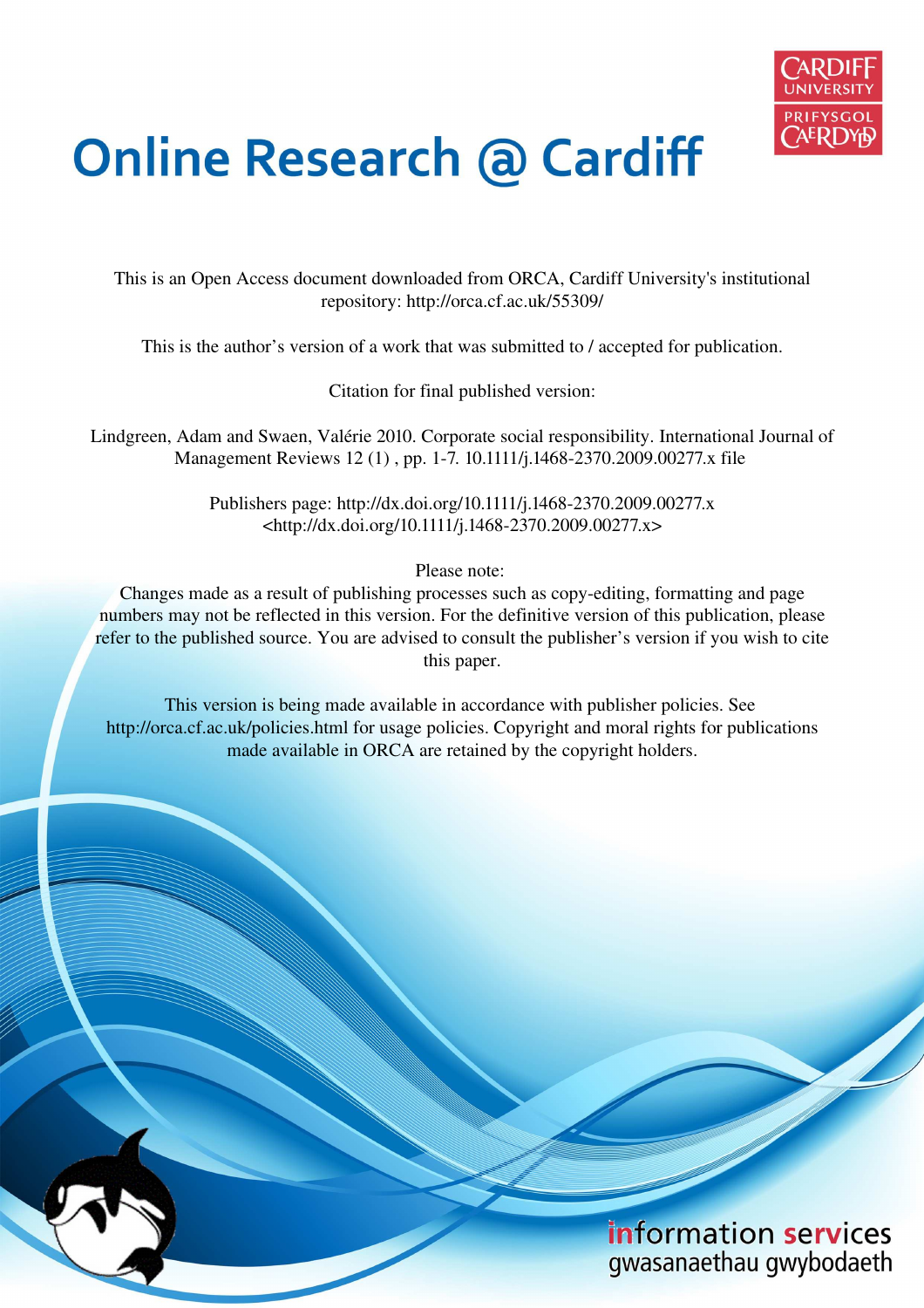#### Final article:

Lindgreen, A. and Swaen, V. (2009), "Corporate social responsibility", *International Journal of Management Reviews*, Vol. 12, No. 1, pp. 1-7. (ISSN 1460-8545)

For full article, please contact [LindgreenA@cardiff.ac.uk](mailto:LindgreenA@cardiff.ac.uk)

## **Corporate Social Responsibility**

## **Context of the Special Issue**

The high ranking of corporate social responsibility (CSR) on research agendas (Greenfield 2004; Maignan and Ralston 2002; McWilliams et al. 2006; Pearce and Doh 2005) appears reflected in theoretical and managerial discussions that argue "not only is doing good the right thing to do, but it also leads to doing better" (Bhattacharya and Sen 2004: 9; see also Dunphy et al. 2003; Kotler and Lee 2005). As a result, CSR has moved from ideology to reality, and many consider it necessary for organizations to define their roles in society and apply social and ethical standards to their businesses (Lichtenstein et al. 2004). Although organizations increasingly adhere and demonstrate their commitment to CSR (Pinkston and Carroll 1994), many struggle in this effort (Lindgreen et al. 2009).

The current state of affairs may be the result of how CSR has developed; this development reflects the influence of various theories, including agency theory, institutional theory, the resource-based view of the firm, stakeholder theory, stewardship theory, and the theory of the firm (for a review, see McWilliams et al. 2002; also refer to Carroll 1979; Wartick and Cochran 1985; Windsor 2006), which results in various conceptualizations of CSR (Pinkston and Carroll 1996; Snider et al. 2003). The best conceptualizations remain in their—to use a strong word—embryonic stages, and prescribed approaches to CSR seem perplexing to theorists and completely elude practitioners. This state of affairs likely impedes a full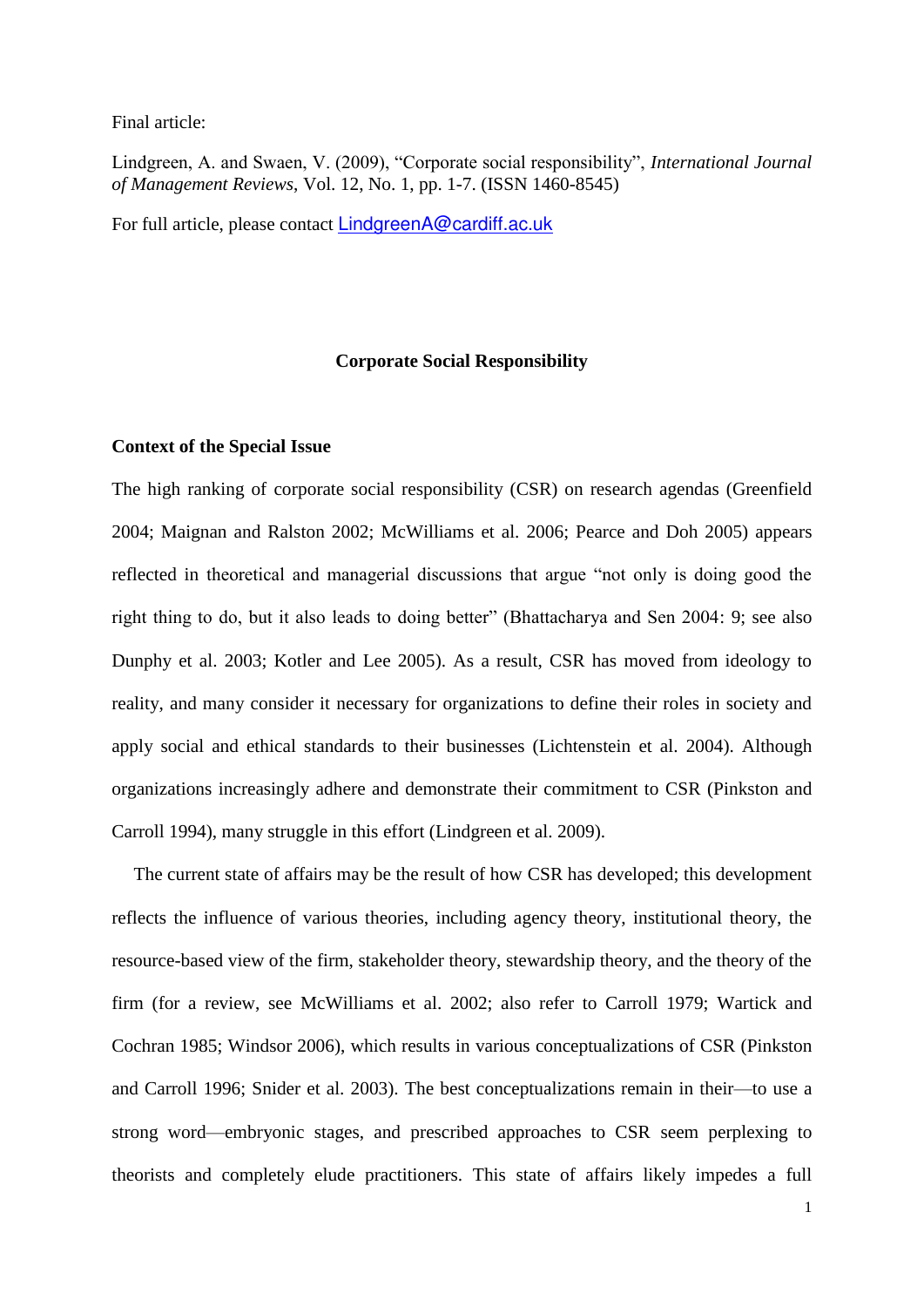understanding among managers of what CSR should comprise and hinders further theoretical development of CSR.

Some studies examine important research in CSR literature and identify critical research gaps (Carroll 1999; Garriga and Melé 2006; Lee 2008; Secchi 2007). A recent *International Journal of Management Reviews* article argues that conceptualizations of and research on CSR have evolved along two avenues (Lee 2008): In terms of the level of analysis, researchers have moved from a discussion of the macro social effects to an organizationallevel analysis of CSR and its impact on organizational processes and performance. In terms of the theoretical orientation of this field, researchers have shifted from explicitly normative and ethics-oriented arguments to implicitly normative and performance-oriented managerial studies.

Despite the well-accepted belief that CSR enables organizations to meet their stakeholder obligations, various unresolved issues remain. The main purpose of this special issue is to offer high-quality literature surveys of five important CSR topics, focusing predominantly on organizational and managerial levels of analysis. Together, the five literature surveys enclosed draw timely, reasoned, and authoritative conclusions about questions that have been left unanswered, as this introduction discusses in more detail in the following sections.

#### *Stakeholder engagement*

At issue for CSR are the "societal expectations of corporate behavior; a behavior that is alleged by a stakeholder to be expected by society or morally required and is therefore justifiably demanded of a business" (Whetten et al. 2002: 374). As a stakeholder-oriented concept, CSR holds that organizations exist within networks of stakeholders, face the potentially conflicting demands of these stakeholders, and translate the demands into CSR objectives and policies. In some cases though, organizations attempt to change stakeholders' expectations (Lamberg et al. 2003). To achieve the successful implementation of CSR,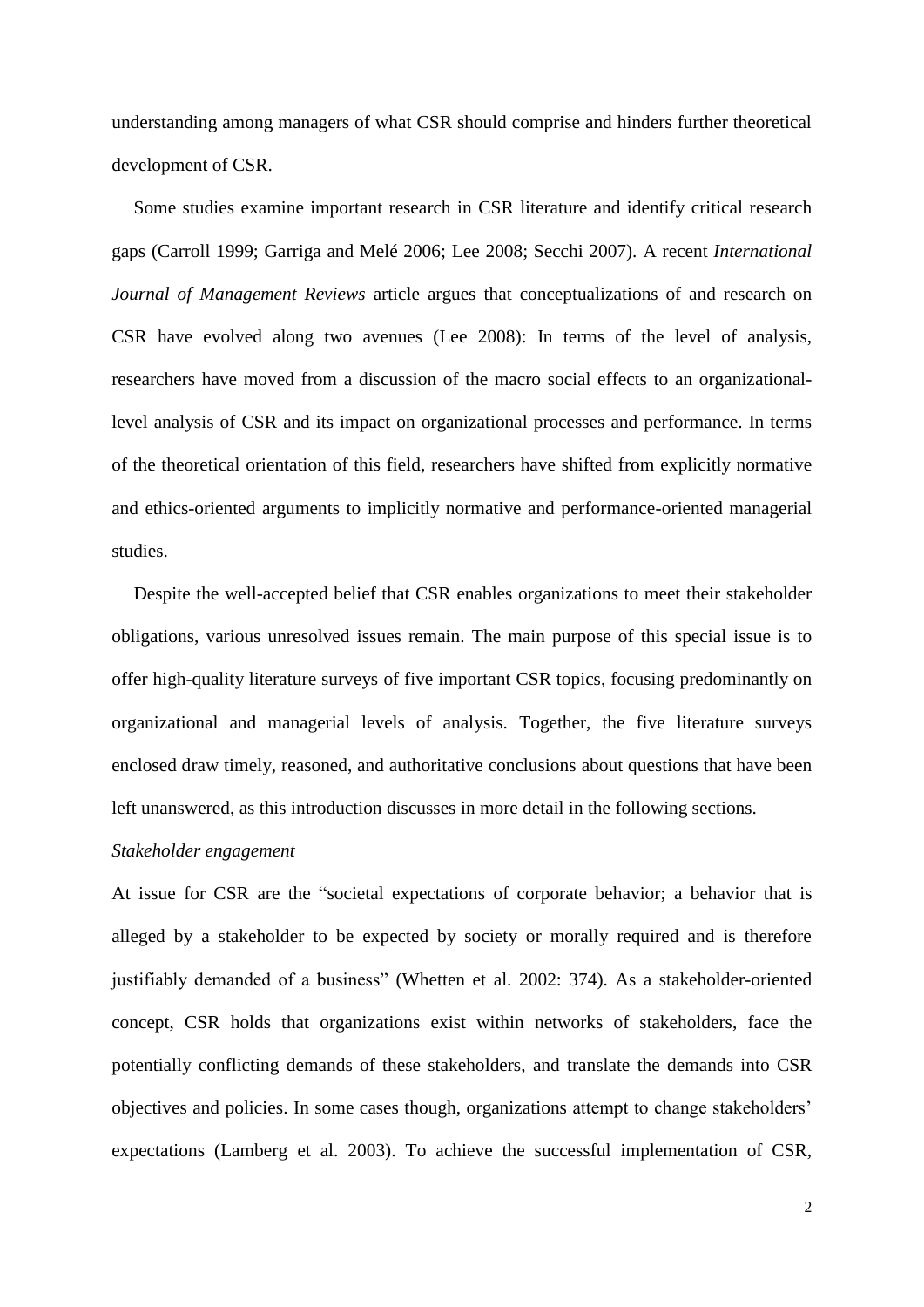managers must build bridge with their stakeholders—through formal and informal dialogues and engagement practices—in the pursuit of common goals and convince them to support the organization's chosen strategic course (Andriof and Waddock 2002). Business leaders must address the moral complexities that result from the multitude of stakeholder claims and build enduring, mutually beneficial relationships with relevant stakeholders (Maak 2007). Stakeholder engagement then becomes "CSR in action." Yet the way in which organizations choose to manage their stakeholder relationships in practice varies considerably, such that stakeholder engagement can represent different features and various theoretical perspectives. Inconsistencies, equivocalness, and practical implications related to the role of stakeholder engagement in CSR therefore still need synthesis and resolution.

## *Implementation*

Although CSR now appears as an important dimension of contemporary business activities (Kotler and Keller 2008), the dynamic and practical aspects of developing a CSR orientation within an organization have emerged only recently in literature (Jonker and de Witte 2006; Lindgreen et al. 2009). Implementing a CSR orientation likely represents a determinant event for any organization, yet existing guidelines for implementing CSR and the verifiable criteria for its success still lack theoretical or empirical support, especially from a dynamic perspective. The models and suggestions available to managers are unclear (Porter and Kramer 2002), and, to the best of our knowledge, studies into developing and implementing a CSR orientation focus on relatively limited aspects and dimensions (Maignan et al. 2006; Matten et al. 2003). For example, whereas some authors argue that CSR implementation happening through either incremental or transformational organizational change processes (Dunphy et al. 2003), others argue that changes come by radical, transformational approaches (Doppelt 2003), in which "managers must fundamentally rethink their prevailing views about strategy, technology and markets" (Hart and Milstein 1999: 32). Such studies illustrate the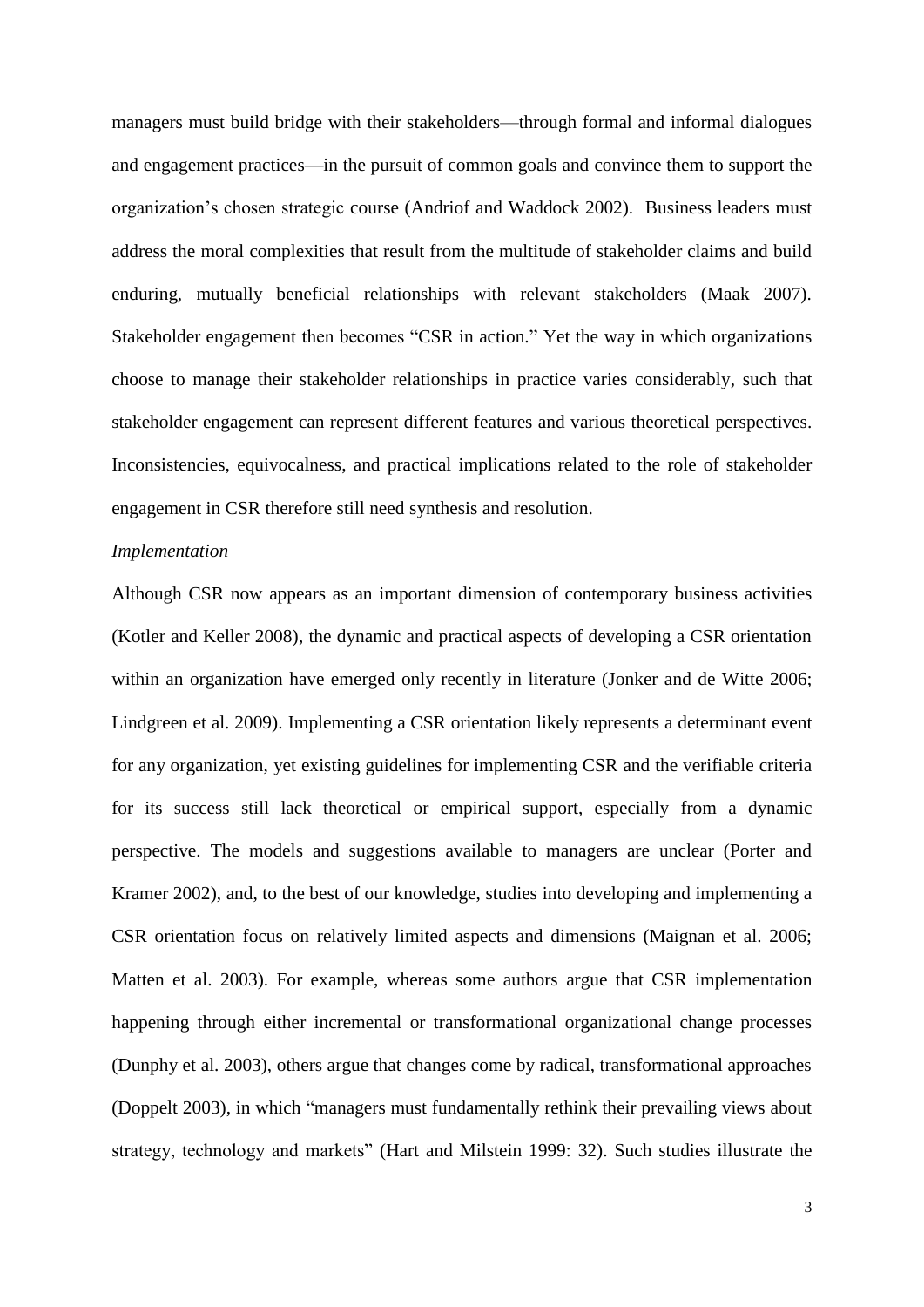lack of resolution about CSR integration and development and which approaches will ensure the integration of CSR into the organization's culture and strategy ("corporate DNA"). The need for a systematic, interdisciplinary literature review on CSR implementation and change models thus is clear.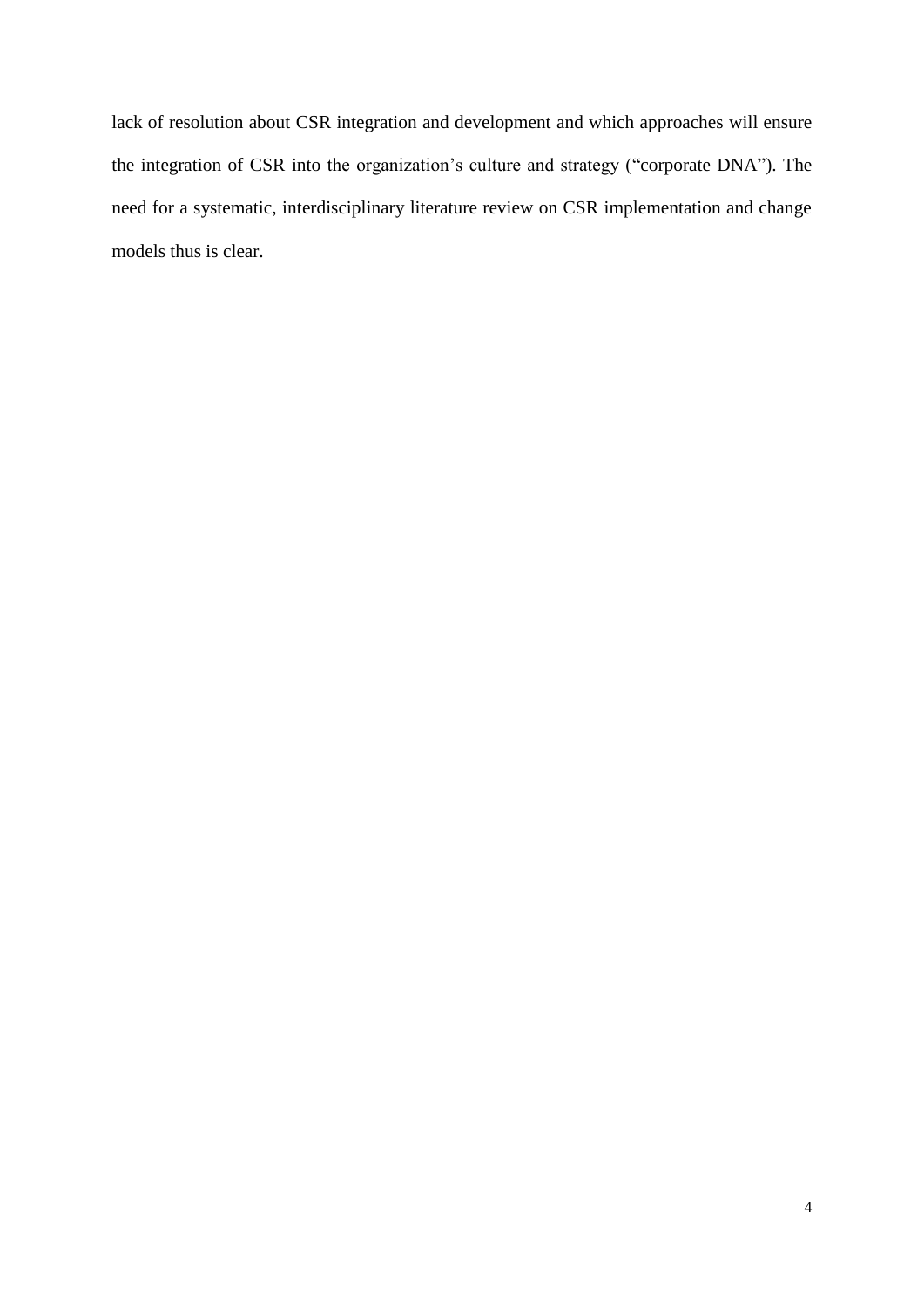#### *Communication*

Organizations increasingly use CSR activities to position their corporate brand in the eyes of consumers and other stakeholders, such as through their annual reports (Sweeney and Coughlan 2008) and websites (Maignan and Ralston 2002; Wanderley et al. 2008). At the same time, literature debates whether organizations should communicate about their CSR initiatives and, if organizations choose to communicate, whether traditional marketing tools are appropriate (Van de Ven 2008). Yet according to recent research, communicating about social activities does not always benefit the communicating organization, notably because CSR communication may trigger stakeholders' scepticism and cynicism (Mohr et al. 2001; Schlegelmilch and Pollach 2005) A systematic, interdisciplinary examination of CSR communication could offer an essential definition of the field of CSR communication that emphasizes the role of such communication and outlines key CSR communications tactics, such as social and environmental reporting, internationally recognized CSR frameworks, and different means to involve stakeholders in two-way communication processes. Key questions include what to say—and then how to say—about an organization's CSR programs and achievements, without appearing self-serving or risking stakeholder cynicism.

# *Measurement*

Which business practices can really count as responsible CSR behavior? We might start to answer this question by noting that CSR generally represents a continuing commitment by an organization to behave ethically and contribute to economic development, while also improving the quality of life of its employees (and their families), the local community, and society at large (Watts and Holme 1999). Organizations' efforts to address a wider variety of social and environmental problems also are CSR. It thus appears natural that CSR be conceived of as multidimensional; its initiatives vary from voluntary programs and partnerships to mitigate the environmental impact of industrial plants and production methods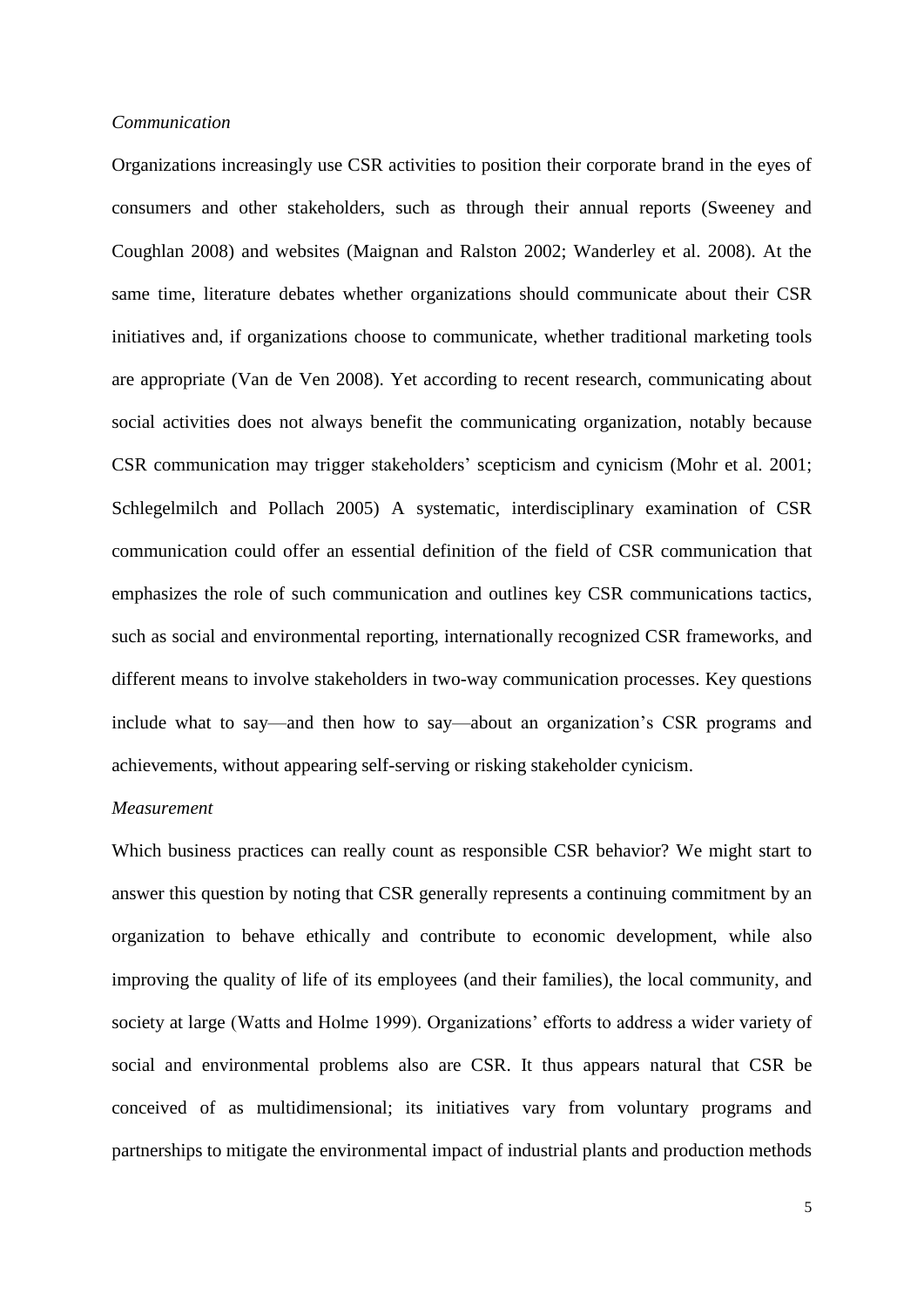(Rondinelli and Berry 2000) to the development of sourcing and marketing initiatives that protect social welfare and commit to environmental benefits (Roberts 2003; Szmigin et al. 2007). The impact of corporate practices in developing countries (Eweje 2006; Jeppesen and Hansen 2004) and their implications for human rights (Cragg 2000; Ratner 2001) also remain key concerns for internationally and CSR-oriented organizations. Rather than a single, comprehensive activity, CSR comprises many different activities from which an organization can choose (Lindgreen et al. 2009). Accordingly, relevant questions include the following: How should the level of an organization's CSR activity be measured? What are the different criteria and indicators that may assess the level of CSR effectively? A critical review of existing scales and indicators would aid further research that seeks to assess the degree of CSR and measure its impact on the different dimensions of business performance and society's well-being.

## *Business case*

There are, as Vogel (2005:2) argues, "many reasons why some companies choose to behave more responsibly in the absence of legal requirements. Some are strategic, others are defensive, and still others may be altruistic". The basic belief that CSR can be good for business clearly drives corporate interest in CSR (Kotler and Lee 2005), based on the reasoning that organizations create a competitive advantage by integrating non-economic factors (Porter and Kramer 2006), differentiating themselves from competitors and building a better image and reputation (Fombrun and Shanley 1990), and creating consumer goodwill and positive employee attitudes and behavior (Rupp et al. 2006; Brammer et al. 2007; Maignan et al. 1999; Valentine and Fleischman, 2008). From these considerations, companies realize that the development and implementation of CSR programs offers a "win–win" scenario for the organization and its community. A systematic and interdisciplinary examination of the business case for CSR should detail different studies that identify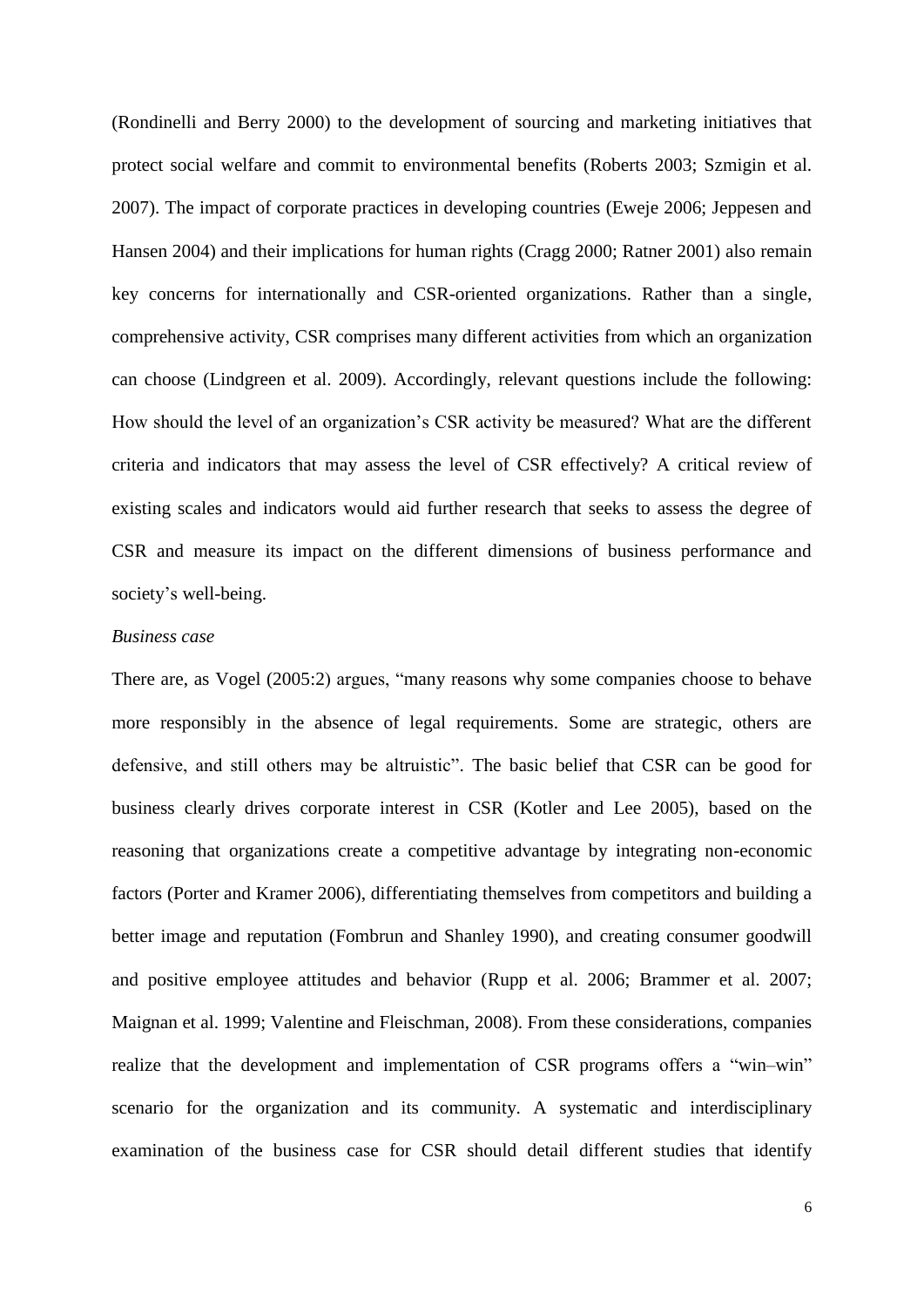potential positive and negative effects of CSR on business performance in its broadest conception, not just in financial terms.

This special issue of *International Journal of Management Reviews* on CSR addresses some of the above research lacunae. The issue aims to provide academics with greater insights into some of the more subtle areas of CSR and give practitioners some guiding principles for implementing CSR initiatives.

#### **Structure of the Special Issue**

In 'Stakeholder engagement, discourse ethics and strategy,' James Norland and Robert A. Philips cite two significant—and significantly different—lines of thought on the matter of stakeholder engagement. The first line, "Habermasian," distinguishes between "strategic" and "moral" action. Specifically, strategic action pursues personal or corporate ends; moral action instead attempts to achieve genuine understanding through communication. In the second line of thought, researchers, whom the authors call "strategists," deny the viability of the Habermasian distinction and the insistence on ethics and strategy necessarily constituting each other. Norland and Philips generally prefer the Habermasian emphasis on legitimate, good-faith communication with stakeholders and recognition of the implications of power imbalances; they argue that distinguishing between moral and strategic action tends to undermine rather than enhance arguments for the just engagement of stakeholders. Yet if business and ethics are separate realms, or strategy and morality must be kept independent of each other, then there can be no method to address the multitude of responsibilities companies confront. Therefore, understanding how and why ethics may be inextricable from good strategy offers a more promising route. To achieve a coherent thought framework, the authors argue, ethics must be part of strategy—more accurately, business strategy must be a part of a broader ethics.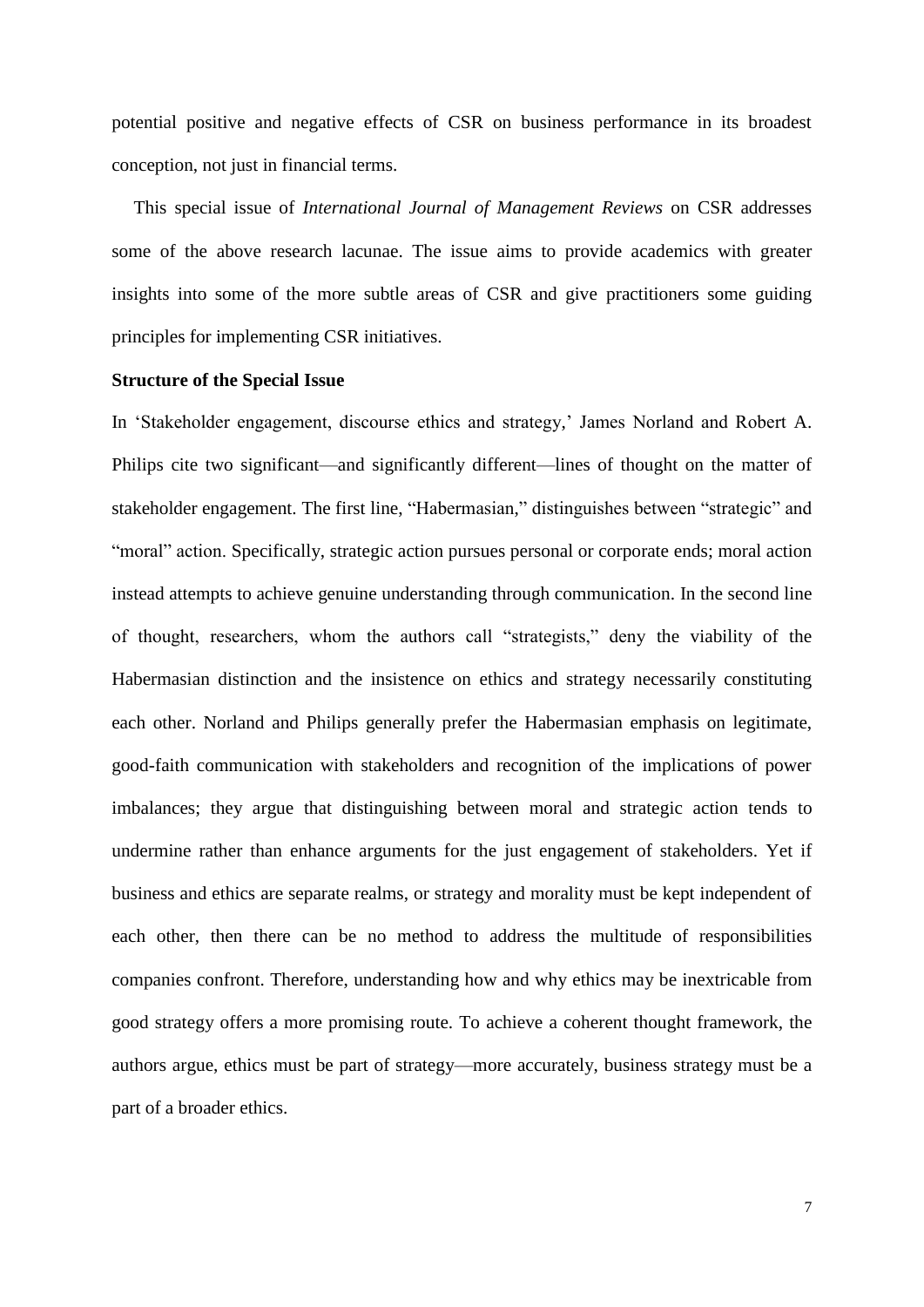In a context in which CSR literature tends to be segmented by various aspects of the CSR development process, François Maon, Adam Lindgreen, and Valérie Swaen, in 'Organizational stages and cultural phases: a critical review and a consolidative model of CSR development,' propose an integrative framework that links moral, cultural, strategic and organisational aspects and implications of CSR in order to provide a more comprehensive perspective of the CSR phenomenon. Based on a critical review of existing stages models of CSR development and the morally based stakeholder culture continuum by Jones et al. (2007), these authors propose a seven-stage developmental path that is articulated around three cultural phases (CSR reluctance, CSR grasp, and CSR embedment phases). The proposed consolidative model differs from other models mainly through the importance given to cultural implications of the evolution along the CSR path and, in particular, the integration of stakeholder relationships. This paper reinforces the viewpoint that changes required to progress toward CSR demand shifts in organizational culture (Doppelt 2003; Lyon 2004).

With a fresh perspective, 'Maximizing business returns to corporate social responsibility: the role of CSR communication,' by Shuili Du, C.B. Bhattacharya, and Sankar Sen, argues that stakeholders' low awareness and unfavourable attributions of corporate CSR activities impede efforts to maximize business benefits from those activities. In this setting, stakeholders may perceive predominantly extrinsic motives in companies' social initiatives in which the companies are seen as attempting to increase their profits, which creates backlash against CSR communication. On the basis of their conceptual framework of CSR communication, these authors assess what to communicate (i.e., message content), where to communicate (i.e., message channels), as well as company- and stakeholder-specific factors that impact the effectiveness of CSR communication.

Donna J. Wood attempts to fill the knowledge gap about political will for measuring and tracking corporate social performance in general. In 'Measuring corporate social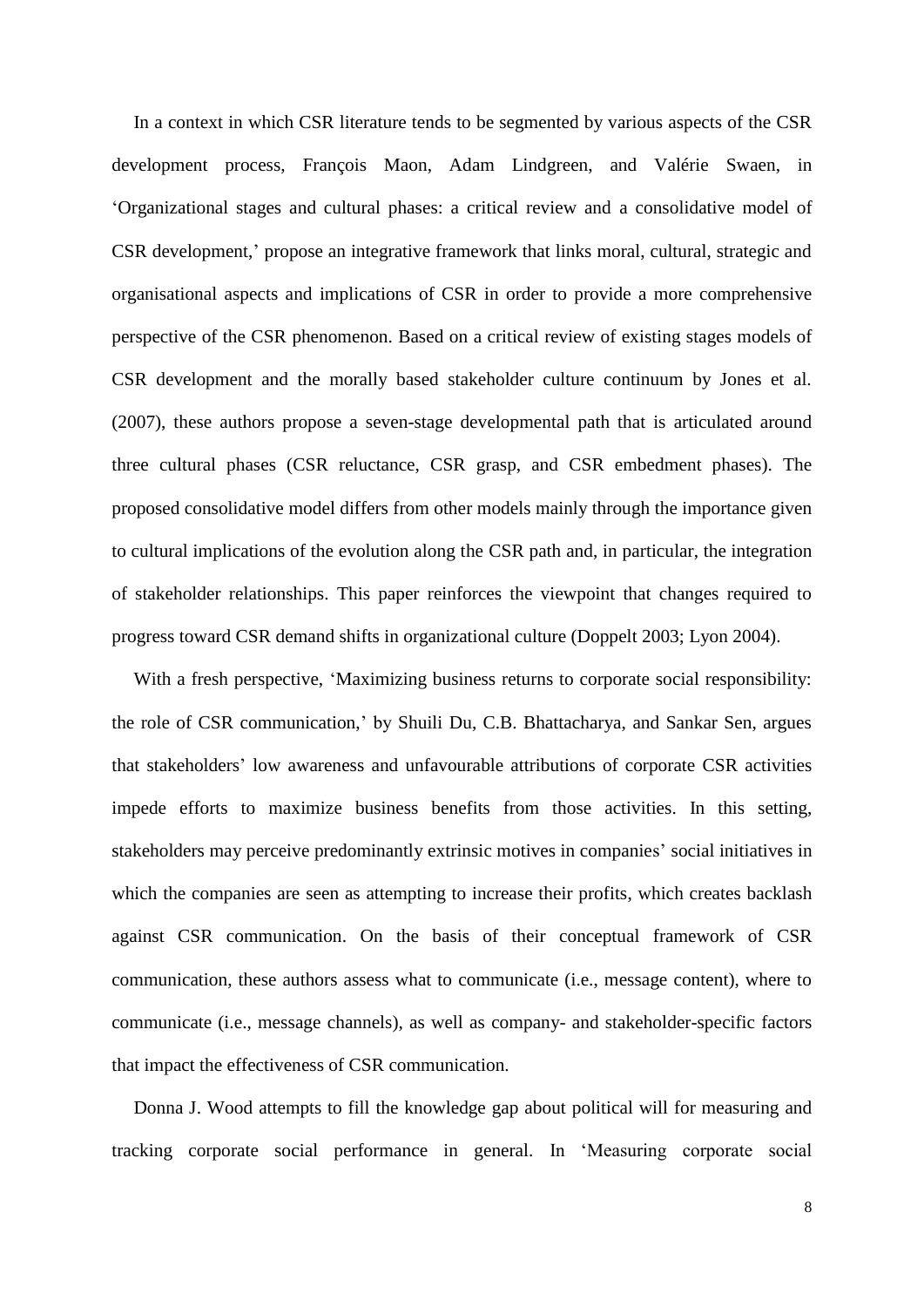performance: a review,' she maintains that we lack a good understanding of how to develop corporate social performance measures. Without significant methodological developments, advances in corporate social performance measurement have stalled. The theory that does exist tends to be weak and largely unverified; extant data are, according to Wood, too often "perceptual, reputational, second-hand, self-reported, indirect, grossly incomplete, distorted, or simply false." Finally, where "methods are applied, they are unable to overcome the deficiencies of theory and data." This sorry state of affairs hinders theory development, methodology applications, and strong results. Businesses may be able to do well even without exercising social responsibility, because social responsibility requirements derive from society's guiding political philosophy. Despite these seemingly dire predictions, the article remains optimistic, because identifying the significant outcomes and impacts of corporate actions and then finding a meaningful categorization may not be that difficult. Furthermore, a social indicators approach suggests the possibility of measuring consequences of corporate actions for society as a whole. Again though, it remains up to society to demand such information, generally through increased regulation.

Finally, in 'The business case for corporate social responsibility: a review of concepts, research and practice,' Archie B. Carroll and Kareem M. Shabana investigate the business case for CSR: In the end, why should the business community jump on the CSR bandwagon? How do companies benefit tangibly from engaging in CSR policies, activities, and practices? The authors provide some historical background and perspective, as well as a portrait of how understanding of CSR has evolved and a summary of some long-established, traditional arguments both for and against the idea. The business case for CSR may be categorized into four arguments, they say: (1) reducing cost and risk, (2) strengthening legitimacy and reputation, (3) building competitive advantage, and (4) creating win–win situations through synergistic value creation. Therefore, from a narrow view, the business case justifies CSR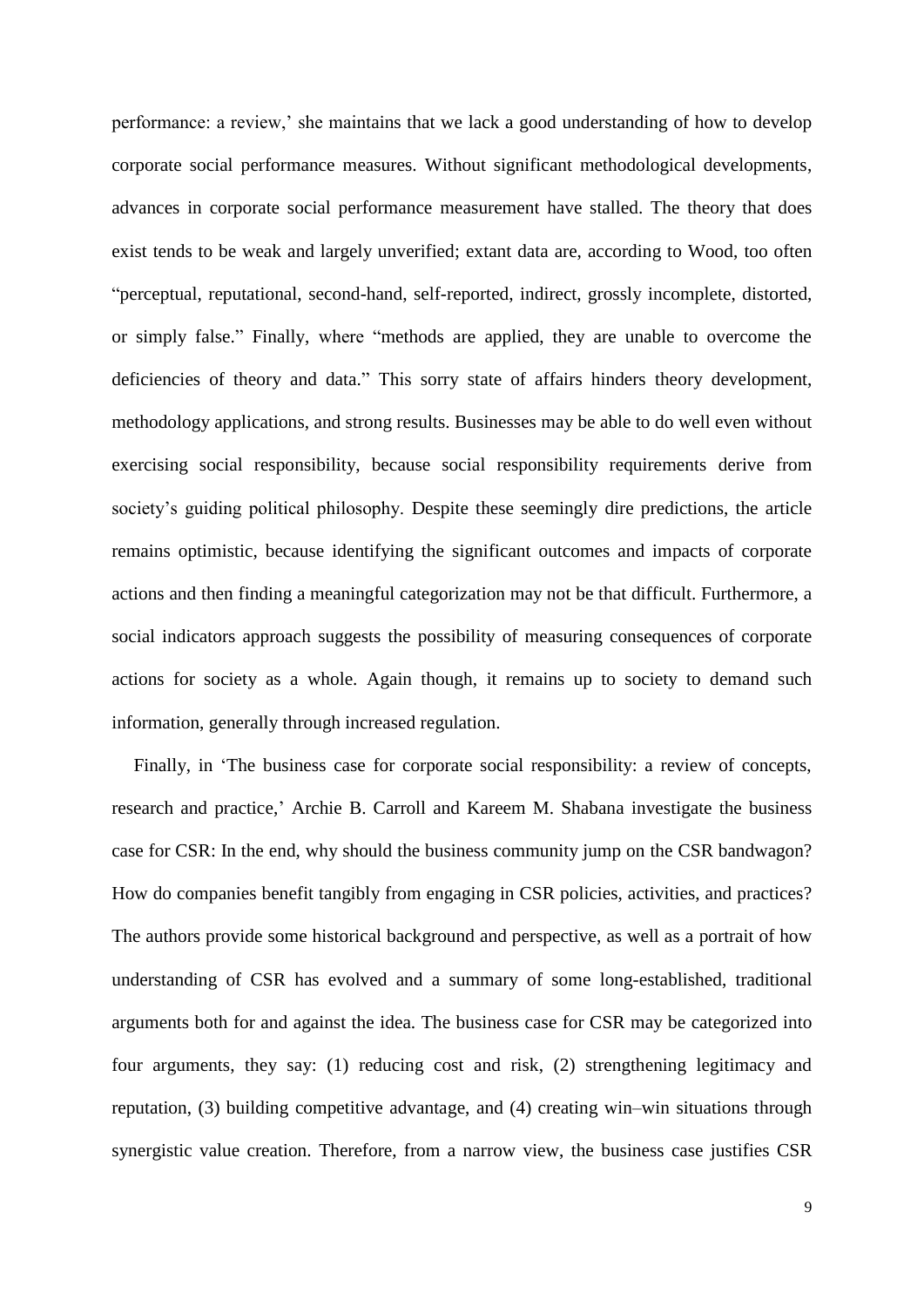initiatives only when they produce direct and clear links to firm financial performance. In contrast, a broad view would note that CSR initiatives produce direct and indirect links to firm performance that enables the company to benefit from CSR opportunities. Effective CSR requires developing appropriate CSR strategies, and effective CSR activities are those directed at improving both stakeholder relations and social welfare. In turn, the right CSR strategy achieves convergence between economic and social goals, though to formulate a successful CSR strategy, companies must understand that its benefits will depend on both mediating variables and situational contingencies, which means that the impact of CSR will not always be to enhance firm financial performance. Finally, a contingency perspective could explicate the lack of a positive relationship between CSR and firm financial performance in certain circumstances, as well as defend the business case for CSR in environments in which the business case appears to have failed. Only when companies pursue CSR activities with support from stakeholders can there be a market for virtue and a true business case for CSR.

#### **Further Research Avenues**

As the selected articles reveal, issues surrounding CSR constitute a rich area of inquiry for both academics and practitioners. The research findings enclosed in this special, informative issue illustrate the myriad of ways in which organizations design and implement their CSR initiatives, as well as measure the performance outcomes of these initiatives, communicate about their engagement in CSR to stakeholders, and attempt to build a business case for CSR. As such, this special issue offers key insights into the conditions for successful CSR implementation, which clearly requires sensitivity to the norms and values of the host communities, as well as open conversations with representatives from multiple communities. This issue may help guide managers in determining the types of CSR initiatives to undertake, the resources on which they should attempt to draw, the way to communicate their CSR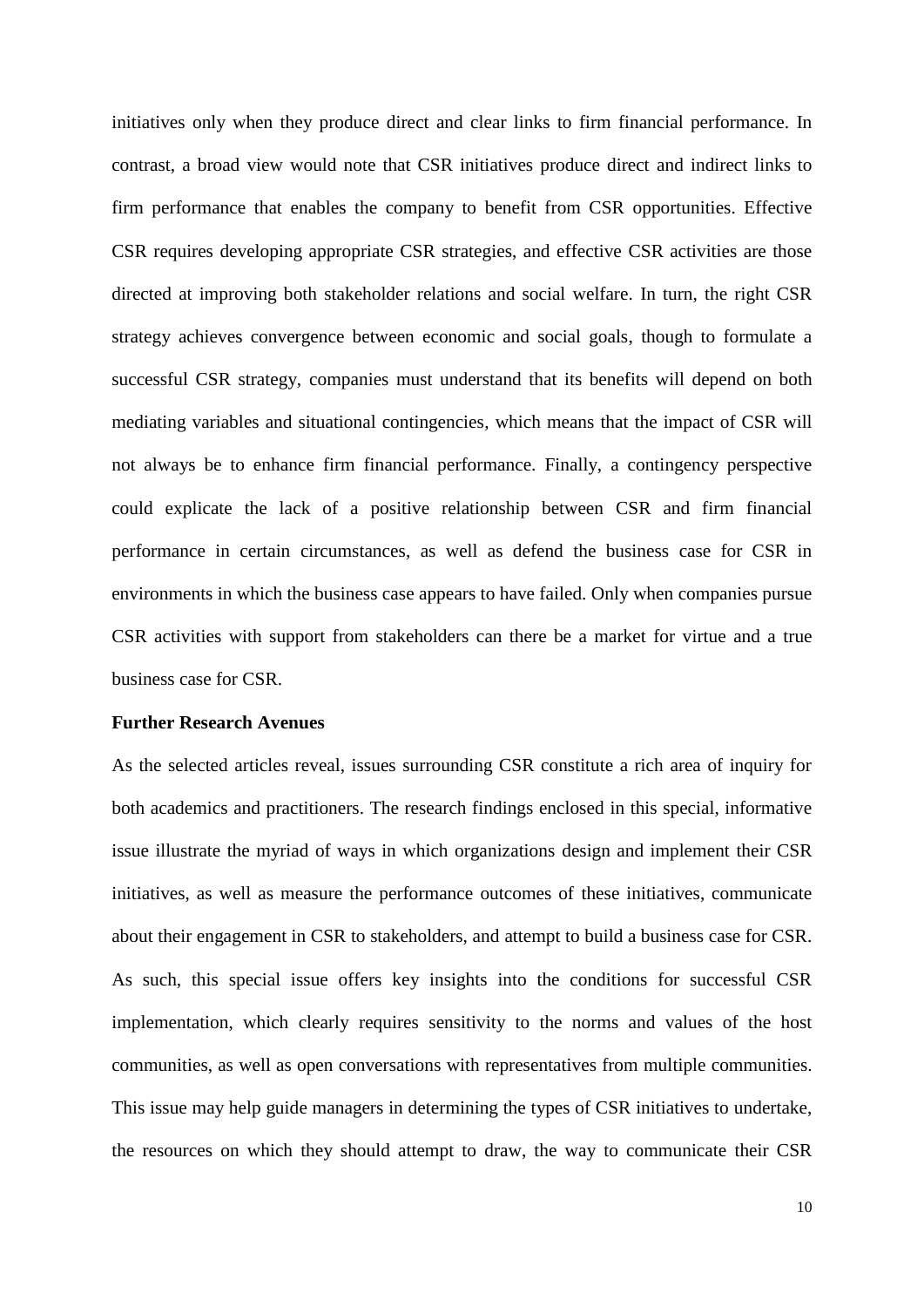involvement to various stakeholder groups, and manners to integrate stakeholders actively in the process. Finally, we hope sincerely that this special issue leads to continued, ongoing, and additional research on CSR fields that remain under researched.

One field for example, the emphasis to date on characterising and justifying CSR actions has left unexplored the antecedents of CSR, such as the societal level values or leadership behaviours that trigger or shape corporate responses in this domain (Basu and Palazzo, 2008; Waldman et al. 2006). Empirical studies of CSR have largely ignored the place of the corporate leader in implementing CSR initiatives. What, however, are the effects of leader values, ethics, and style in regards to CSR? Some recent research has attempted to address this question and a wide variety of leadership styles have been associated directly or indirectly with CSR (e.g., Campbell, 2006; Waldman and Siegel, 2008). However, more cross-level research is needed to clarify links between leadership behaviours, leadership styles, and CSR (Waldman and Siegel, 2008).

Furthermore, Lee's (2008) observation that the vast majority of CSR research focuses almost exclusively on large publicly traded corporations is still relevant. Little is known about what CSR means and how CSR is implemented in small and medium enterprises (SMEs) and enterprises with different ownership structure. Some recent research highlights that SMEs have nurtured 'peculiar' CSR orientations revolving around intimate and personalized stakeholder relationships and moderate innovation, limited institutionalization of CSR processes, and limited identification with the business case for CSR (cf. Jamali, Zanhour, and Keshishian 2008). More research is needed in order to identify the peculiarities of practising CSR in SMEs and to emphasize the business case for CSR among SMEs.

Finally, with the expansion of the global economy, CSR has also gone global. However, research in CSR still remains largely local (Lee 2008). Further empirical investigation of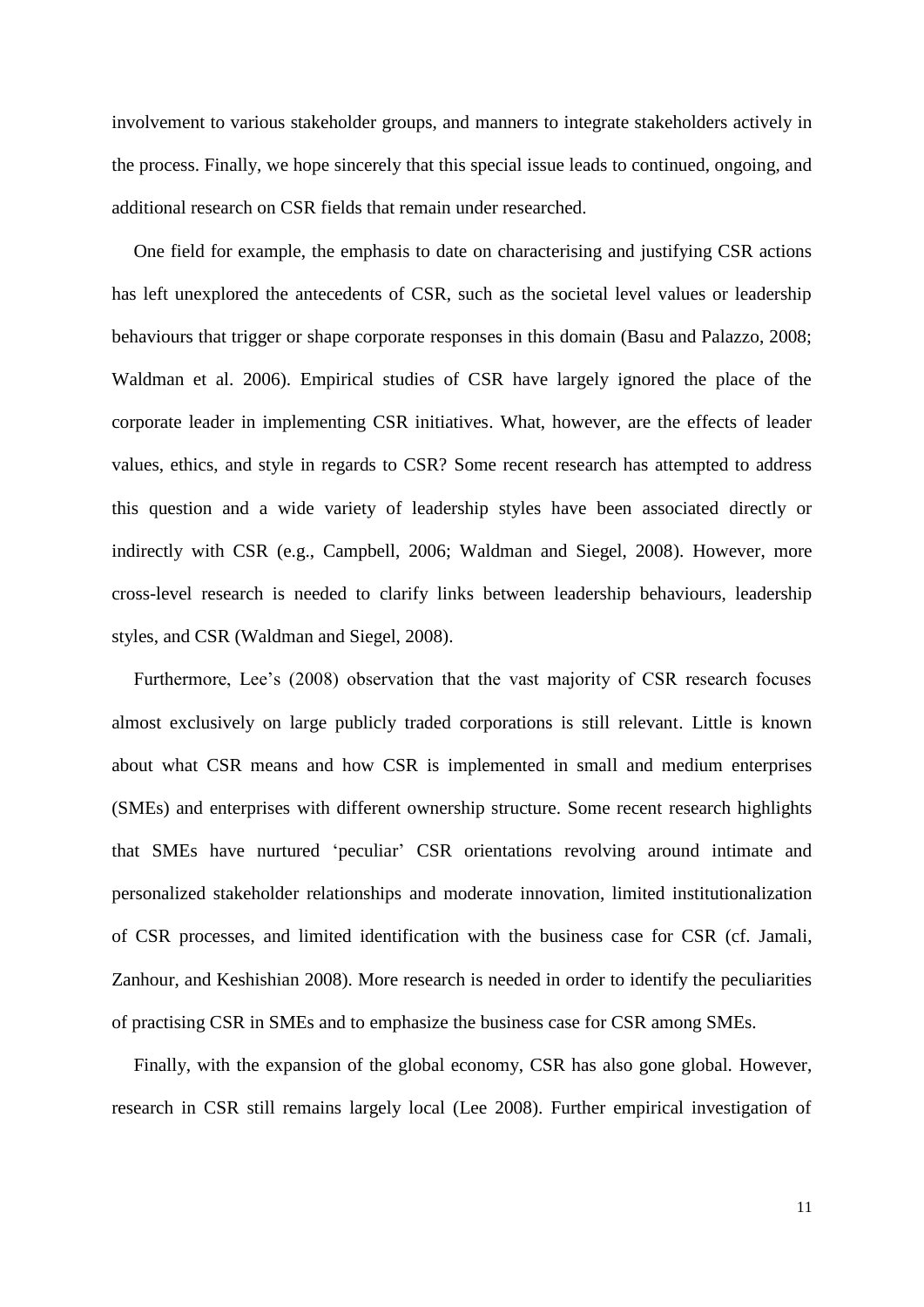CSR practices should examine how CSR is conceived and practiced in diverse institutional contexts.

#### **Acknowledgments**

We take this opportunity to thank first all those who have contributed toward this special issue of *International Journal of Management Reviews*. The reviewing was a double-blind process; we greatly appreciate the work of the reviewers who have taken time to provide timely feedback to the authors, thereby helping the authors improve their manuscripts: Ralf Barkemeyer, Debra Basil, Guido Berens, Oana Branzei, Sally Gunz, Ans Kolk, John Peloza, Maria May Seitanidi, Tage Skjøtt-Larsen, Joëlle Vanhamme, and David Walters.

We also extend special thanks to the editors, Steve Armstrong and Adrian Wilkinson, for giving us the opportunity to guest edit this special issue of *International Journal of Management Reviews*. Last but not least, we warmly thank all of the authors who submitted their manuscripts for consideration in *International Journal of Management Reviews*. We appreciate and are grateful for the authors' desire to share their knowledge and experience with the journal's readers—and for having their views put forward for possible challenge by their peers. We are confident that the articles in this special issue contribute to a greater, more detailed understanding of CSR. As well, we hope the selected articles will generate the kind of dialogue that is necessary to further understanding in this important area.

## **—Adam Lindgreen and Valérie Swaen**

*Special Issue Guest Editors* 

## **Biographical sketches**

Dr. Adam Lindgreen is Professor of Strategic Marketing at Hull University Business School. He received his Ph.D. from Cranfield University. Dr. Lindgreen has published in *Business Horizons*, *Industrial Marketing Management*, *Journal of Advertising*, *Journal of Business*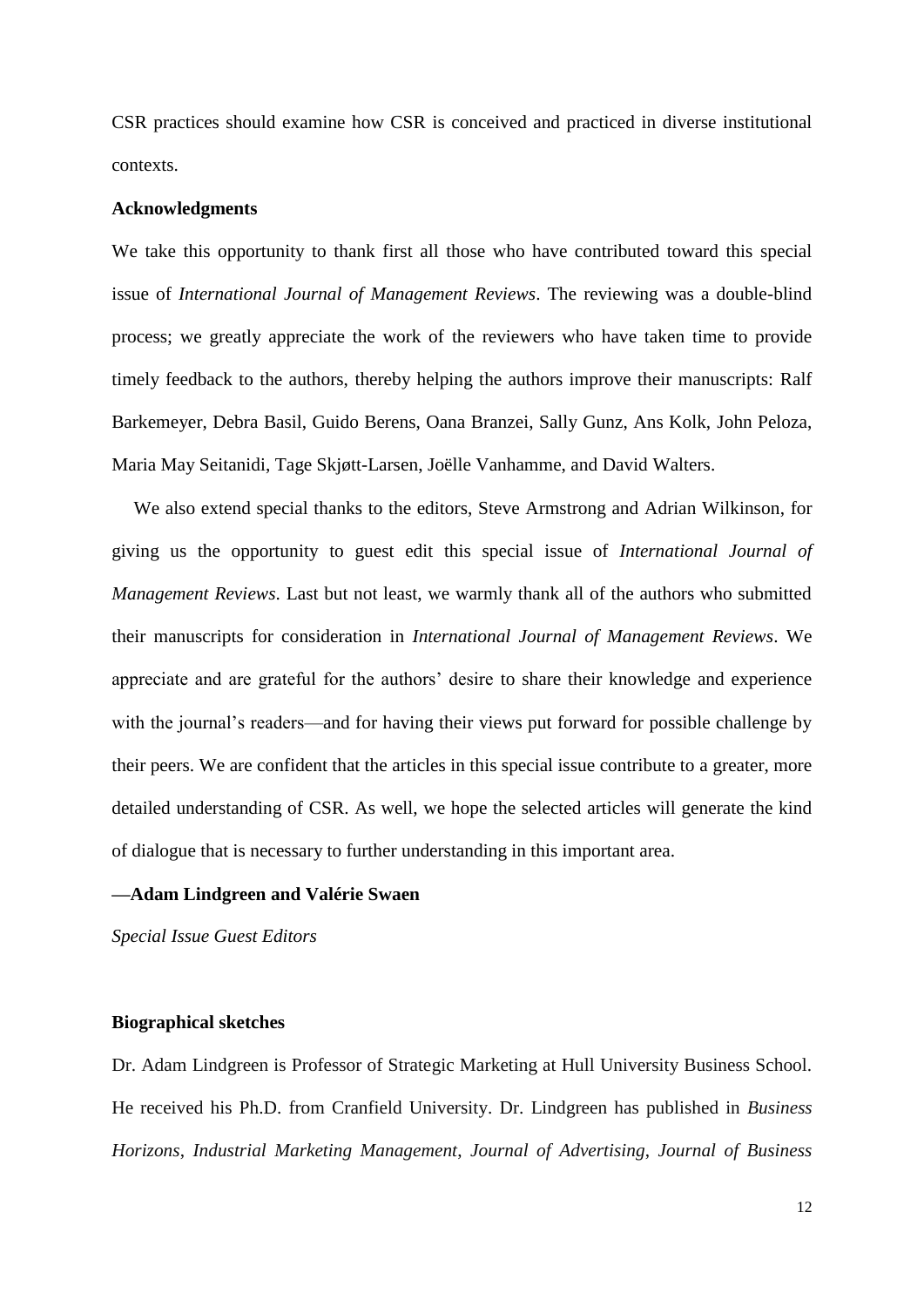*Ethics*, *Journal of Business and Industrial Marketing*, *Journal of Marketing Management*, *Journal of Product and Innovation Management*, *Journal of the Academy of Marketing Science*, and *Psychology & Marketing*, among others. His most recent books are *Managing Market Relationships*, *Market Orientation*, *Memorable Customer Experiences*, *The Crisis of Food Brands*, and *The New Cultures of Food*. His research interests include business and industrial marketing, experiential marketing, and CSR. He serves on the boards of many journals.

Dr. Valérie Swaen is Associate Professor of Marketing and Corporate Social Responsibility at the Louvain School of Management at the Université catholique de Louvain, and a part-time Assistant Professor with the IESEG School of Management. She is an active member of the Center of Excellence on Consumers, Markets and Society and the head of the Louvain CSR Network at the Louvain School of Management. She has published in *Corporate Reputation Review*, *International Review of Retail, Distribution, and Consumer Research*, *Journal of Business Ethics*, *Recherche et Applications en Marketing*, and *Revue Française du Marketing*. Her research interests include relationship marketing, consumer behaviour, CSR implementation and CSR communication.

## **References**

Andriof, J., and Waddock, S. (2002). Unfolding stakeholder engagement. In J. Andriof, S. Waddock, B. Husted, and S. Sutherland Rahman (Eds.), *Unfolding Stakeholder Thinking: Theory, Responsibility and Engagement*. Sheffield: Greenleaf Publishing, 19-42.

Bass, B.M. (1985). *Leadership and Beyond Expectations*. New York: Free Press.

Basu, K. and Palazzo, G. (2008). Corporate social responsibility: A process model of sensemaking. *Academy of Management Review*, **33**(1), 122-136.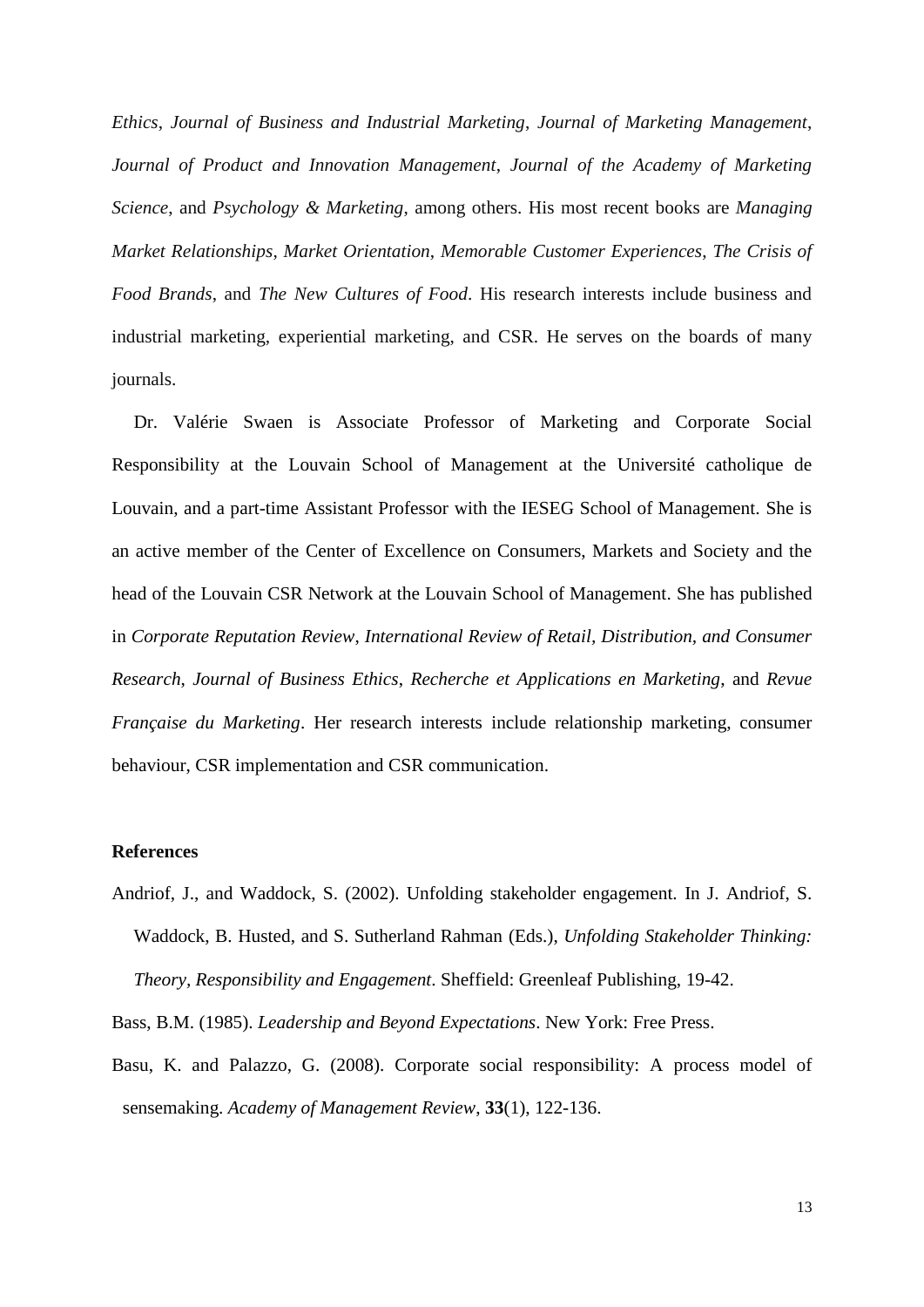- Bhattacharya, C. B. and Sen, S. (2004). Doing better at doing good: When, why, and how consumers respond to corporate social initiatives. *California Management Review*, **47**(1), 9-24.
- Brammer, S., Millington, A., and Rayton, B. (2007). The contribution of corporate social responsibility to organizational commitment. *International Journal of Human Resource Management*, **18**(10), 1701-1719.
- Brown, M.E., Trevino, L.K., and Harrison, D.A. (2005). Ethical leadership: A social learning perspective for construct development and testing. *Organizational Behavior and Human Decision Processes*, **97**(2), 117-134.
- Burns, J.M. (1978). *Leadership*. New York: Harper & Row.
- Campbell, J.L. (2006). Institutional analysis and the paradox of corporate social responsibility. *American Behavioral Scientist*, **49**(7), 925-938.
- Carless, S.A. (1998). Short research note: assessing the discriminant validity of transformational leader behaviour as measured by the MLQ. *Journal of Occupational and Organizational Psychology*, **71**(4), 353-358.
- Carroll, A.B. (1979). A three-dimensional conceptual model of corporate performance. *Academy of Management Review,* **4**(4), 497-505.
- Carroll, A.B. (1999). CSR: Evolution of a definitional construct. *Business & Society,* **38**(3), 268-295.
- Cragg, W. (2000). Human rights and business ethics: Fashioning a new social contract. *Journal of Business Ethics,* **27**(1), 205-214.
- Doppelt, B. (2003). *Leading Change Toward Sustainability*. Sheffield: Greenleaf Publishing.
- Dunphy, D., Griffiths, A., and Benn, S. (2003). *Organizational Change for Corporate Sustainability.* London: Routledge.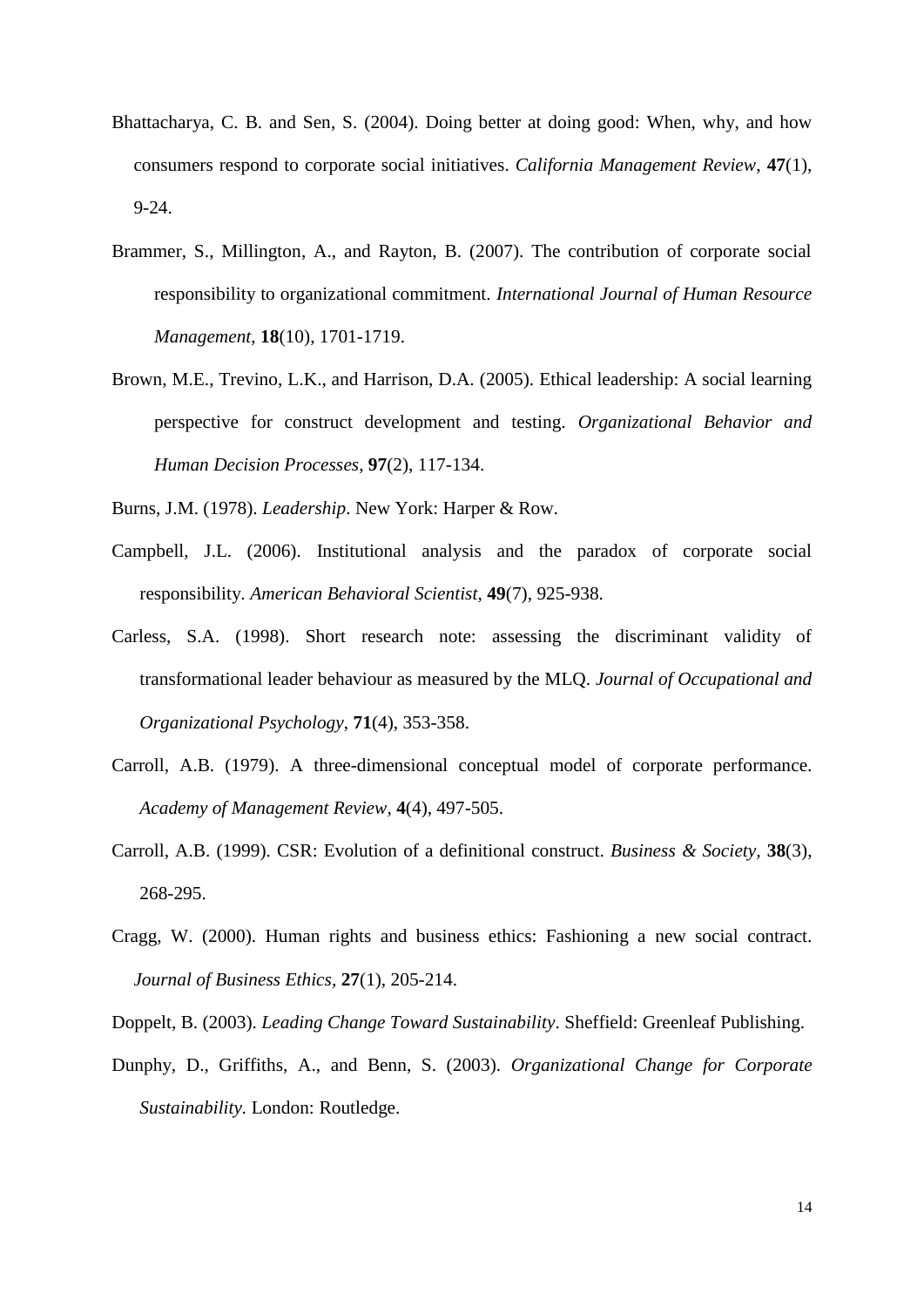- Eweje, G. (2006). Environmental costs and responsibilities resulting from oil exploitation in developing countries: The case of the Niger Delta of Nigeria. *Journal of Business Ethics,* **69**(1), 27-56.
- Fombrun, C. and Shanley, M. (1990). What's in a name? Reputation building and corporate strategy. *Academy of Management Journal,* **3**(2), 233-258.
- Garriga, E. and Melé, D. (2004). Corporate social responsibility theories: Mapping the territory. *Journal of Business Ethics,* **53**(1-2), 51-71.
- Greenfield, W. M. (2004). In the name of corporate social responsibility. *Business Horizons*, **47**(1), 19-28.
- Hart, S.L. and Milstein, M. (1999). Global sustainability and the creative destruction of industries. *Sloan Management Review,* **41**(1), 23-33.
- Jamali, D., Zanhour, M., and Keshishian, T. (2008). Peculiar strengths and relational attributes of SMEs in the context of CSR. *Journal of Business Ethics*, **87**(3), 355-377.
- Jeppesen, S. and Hansen, M.W. (2004). Environmental upgrading of Third World enterprises through linkages to transnational corporations: Theoretical perspectives and preliminary evidence. *Business Strategy and the Environment,* **13**(4), 261-274.
- Jones, T.M., Felps, W., and Bigley, G. (2007). Ethical theory and stakeholder-related decisions: The role of stakeholder culture. *Academy of Management Review,* **32**(1), 137- 155.
- Jonker, J., and de Witte, M. (2006). Conclusion: The real challenges of Organising and Implementing CSR. In J. Jonker and M. De Witte (Eds.). *The Challenge of Organising and Implementing Corporate Social Responsibility*. Basingstoke, UK: Palgrave Macmillan, 237-247.
- Kotler P. and Keller K. L. (2008). *Marketing Management*, 13th international edition. London: Prentice Hall.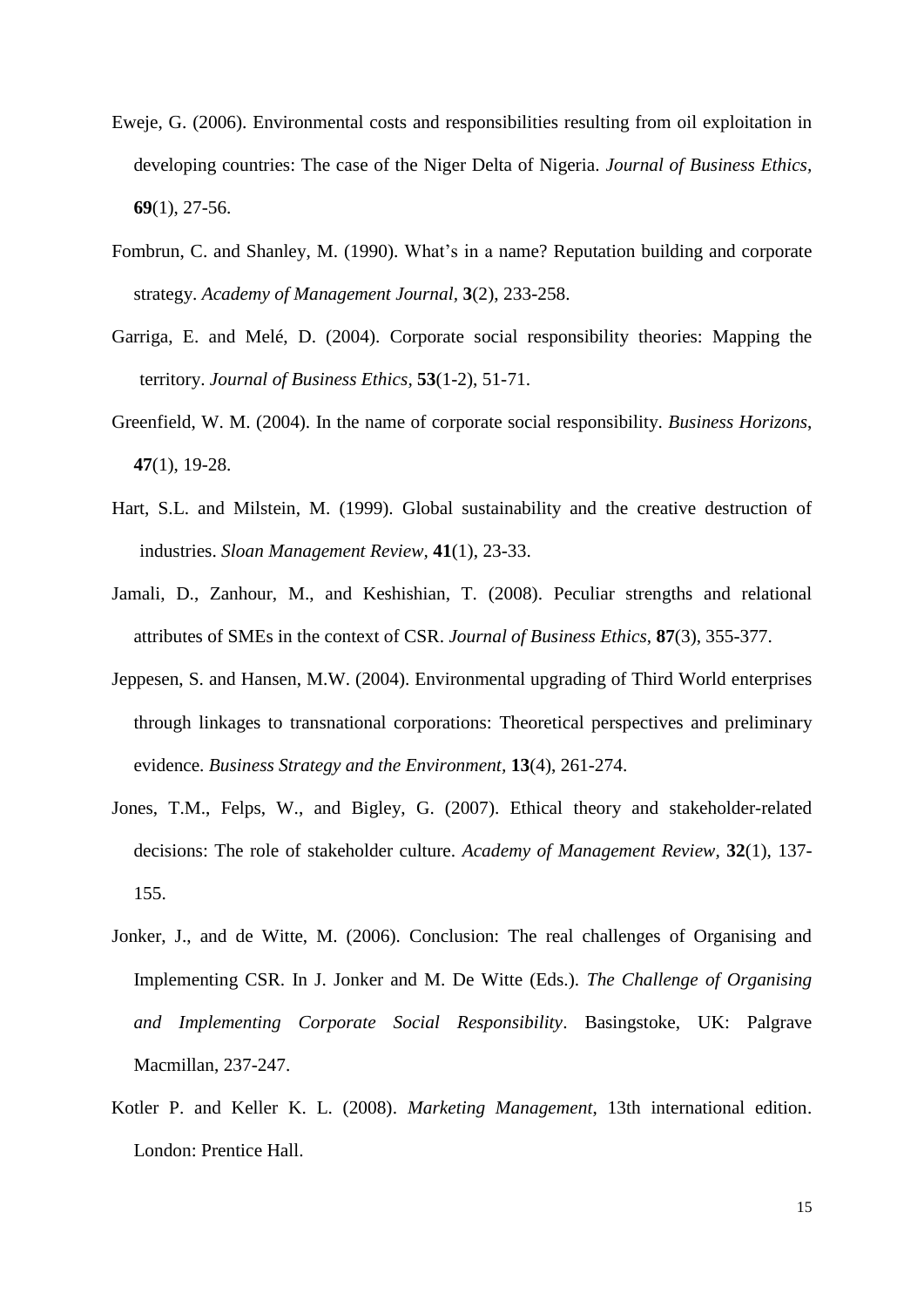- Kotler, P. and Lee, N. (2005). *Corporate Social Responsibility: Doing the Most Good for Your Company and Your Cause*. Hoboken, NJ: John Wiley & Sons.
- Lamberg, J., Savage, G., and Pajunen, K. (2003). Strategic stakeholder perspective to ESOP negotiations: The case of United Airlines. *Management Decision*, **41**(4), 383-393.
- Lee, M.-D. (2008). A review of the theories of corporate social responsibility: Its evolutionary path and the road ahead. *International Journal of Management Reviews*, **10**(1), 53-73.
- Lichtenstein, D.R., Drumwright, M.E., and Braig, B.M. (2004). The effect of corporate social responsibility on customer donations to corporate-supported nonprofits. *Journal of Marketing*, **68**(4), 16-32.
- Lindgreen, A., Swaen, V., and Johnston, W.J. (2009). Corporate social responsibility: An empirical investigation of U.S. organizations. *Journal of Business Ethics*, **85**(Supplement 2), 303-323.
- Lowe, K.B., Kroeck, K.G., and Sivasubramaniam, N. (1996). Effectiveness correlates of transformational and transactional leadership: A meta-analytic review of the MLQ literature. *The Leadership Quarterly*, **7**(3), 385-425.
- Maak, T. (2007). Responsible leadership, stakeholder engagement, and the emergence of social capital. *Journal of Business Ethics*, **74**(4), 329–343.
- Maignan, I.*,* Ferrell, O.C., and Ferrell, L. (2006). A stakeholder model for implementing social responsibility in marketing. *European Journal of Marketing,* **39**(9-10), 956-976.
- Maignan, I., Ferrell, O.C., and Hult, T. (1999). Corporate citizenship: Cultural antecedents and business benefits. *Journal of the Academy of Marketing Science,* **27**(4), 455-469.
- Maignan, I. and Ralston, D. (2002). Corporate social responsibility in Europe and the U.S.: Insights from businesses' self-presentations. *Journal of International Business Studies,* **33**(3), 497-514.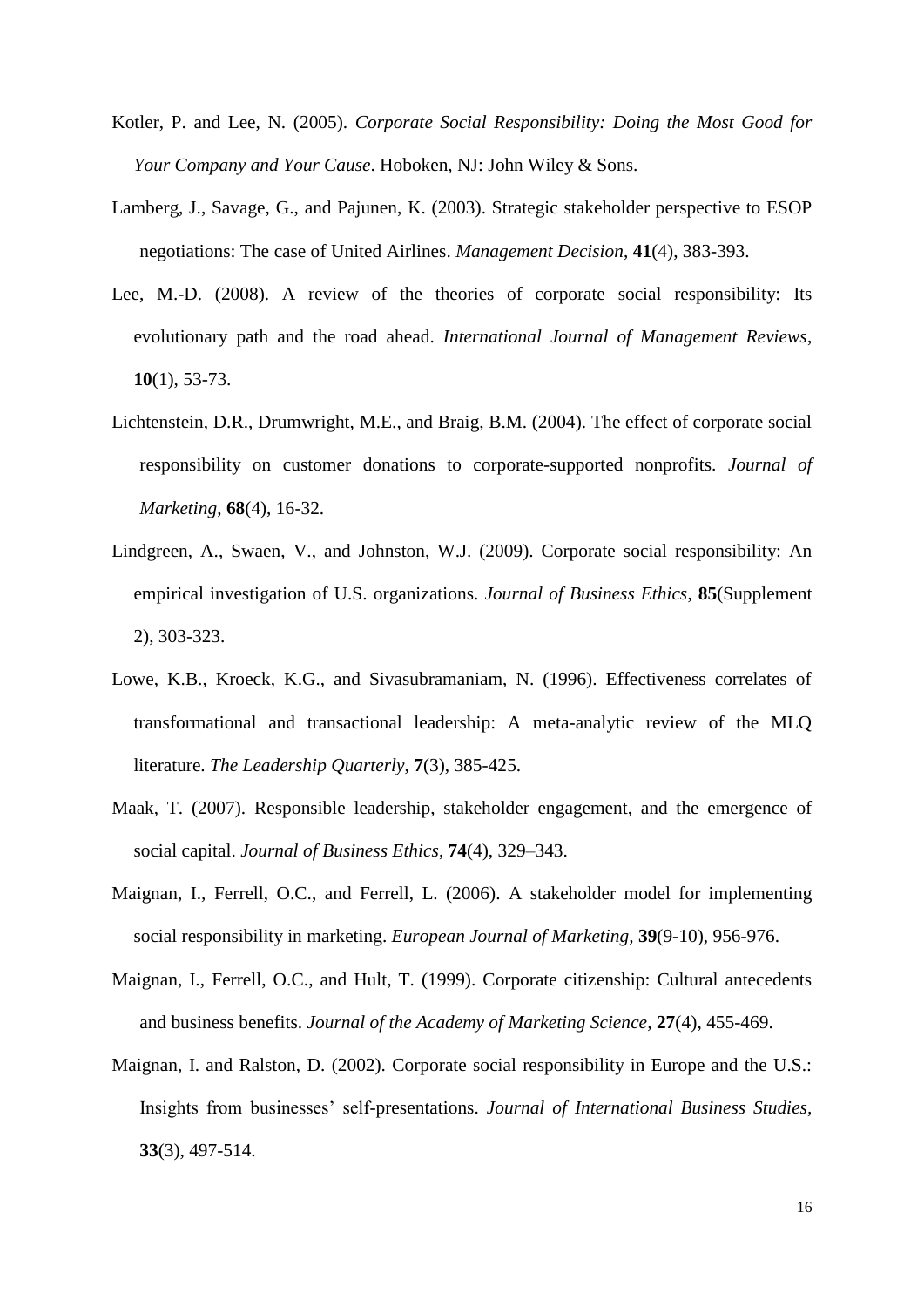- Matten, D., Crane, A., and Chapple, W. (2003). Behind the mask: Revealing the true face of corporate citizenship. *Journal of Business Ethics*, **45**(1/2), 109-120.
- McWilliams, A., Siegel, D.S., and Wright, P.M. (2006). Corporate social responsibility: Strategic implications. *Journal of Management Studies*, **43**(1), 1-18.
- McWilliams, A., Van Fleet, D.D., and Cory, K. (2002). Raising rivals' costs through political strategy: An extension of the resource-based theory. *Journal of Management Studies*, **39**(5), 707-723.
- Mohr, L.A., Webb, D.J., and Harris, K. E. (2001). Do consumers expect companies to be socially responsible? The impact of corporate social responsibility on buying behaviour., *Journal of Consumer Affairs*, **35**(1), 45-72.
- Pearce, J.A. and Doh, J.P. (2005). High-impact collaborative social initiatives. *MIT Sloan Management Review*, **46**(3), 30-39.
- Pinkston, T.S. and Carroll, A.B. (1994). Corporate citizenship perspectives and foreign direct investment in the U.S. *Journal of Business Ethics,* **13**(3), 157-169.
- Porter, M.E. and Kramer, M.R. (2006). Strategy and society: The link between competitive advantage and corporate social responsibility. *Harvard Business Review,* **84**(12), 78-92.
- Ratner, S.R. (2001). Corporations and human rights: A theory of legal responsibility. *The Yale Law Journal,* **111**(3), 443-545.
- Roberts, S. (2003). Supply chain specific? Understanding the patchy success of ethical sourcing initiatives. *Journal of Business Ethics,* **44**(2), 159-170.
- Rondinelli, D.A. and Berry, M.A. (2000). Environmental citizenship in multinational corporations: Social responsibility and sustainable development. *European Management Journal,* **18**(1), 70-84.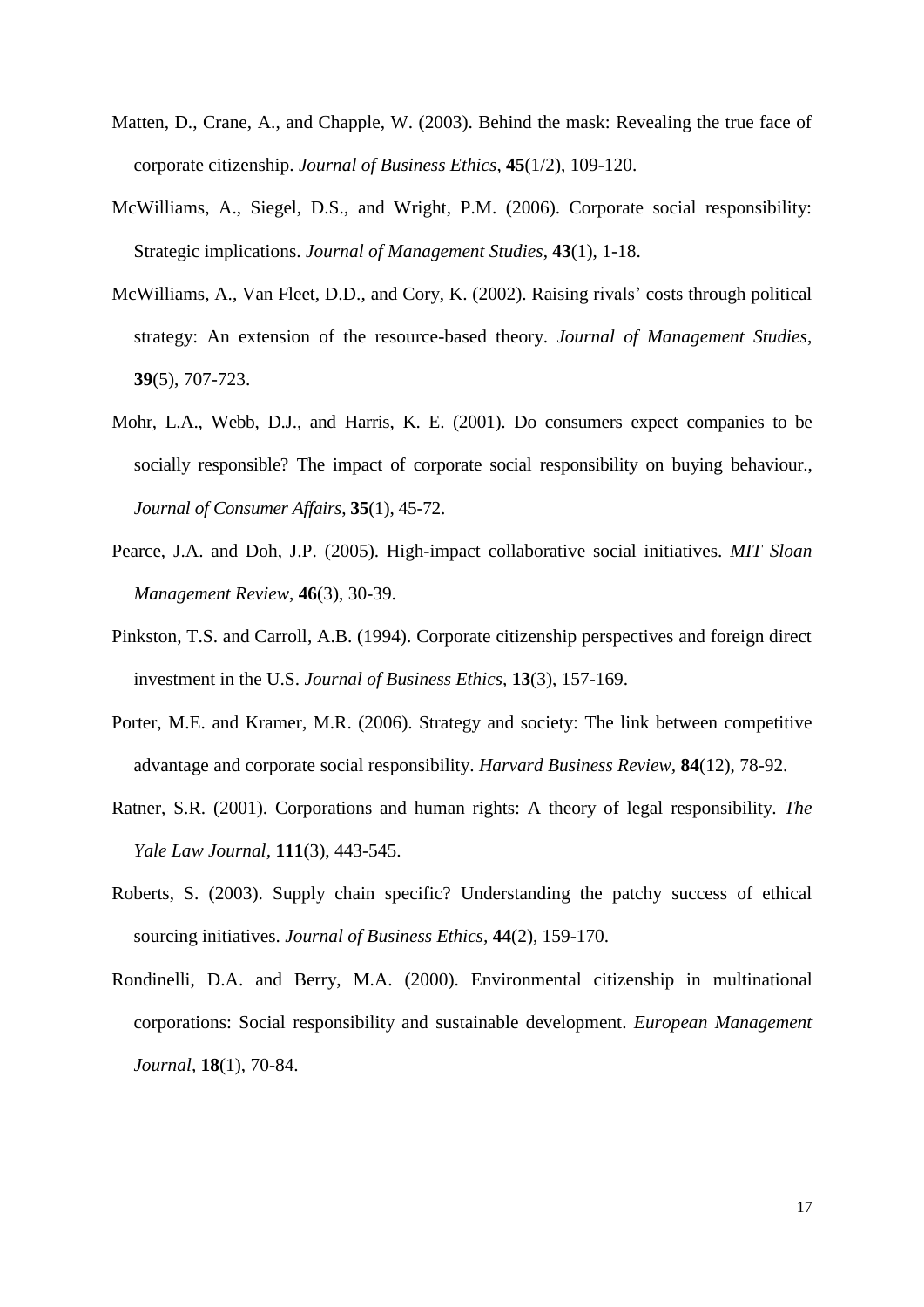- Rupp, D.E., Ganapathi, J., Aguilera, R.V., and Williams, C.A. (2006). Employee reactions to corporate social responsibility: an organizational justice framework. *Journal of Organizational Behavior*, **27**(4), 537-543.
- Schlegelmich, B. B., and Pollach, I. (2005). The perils and opportunities of communicating corporate ethics. *Journal of Marketing Management*, **21**(3), 267-290.
- Secchi, D. (2007). Utilitarian, managerial and relational theories of corporate social responsibility. *International Journal of Management Reviews,* **9**(4), 347-373.
- Snider, J., Hill, R. P., and Martin, D. (2003). Corporate social responsibility in the 21st century: A view from the world's most successful firms. *Journal of Business Ethics*, **48**(2), 175-187.
- Sweeney, L. and Coughlan, J. (2008). Do different industries report corporate social responsibility differently? An investigation through the lens of stakeholder theory. *Journal of Marketing Communications*, **14**(2), 113-124.
- Szmigin, I., Carrigan, M., and O'Loughlin, D. 2007). Integrating ethical brands into our consumption lives. *Journal of Brand Management,* **14**(5), 396-409.
- Trevino, L.K. Hartman, L.P., and Brown, M. (2000). Strategic leadership of ethical behaviour in business. *Academy of Management Executive*, **18**(2), 56-66.
- Valentine, S. and Fleischman, G. (2008). Ethics programs, perceived corporate social responsibility and job satisfaction. *Journal of Business Ethics*, **77**(2), 159-172.
- Van de Ven, B. (2008). An ethical framework for the marketing of corporate social responsibility. *Journal of Business Ethics*, **82**(2), 339-352.
- Vogel, D. (2005). *The Market for Virtue: The Potential and Limits of Corporate Social Responsibility.* Washington, DC: Brookings Institution Press.
- Waldman, D.A., and Siegel, D.S. (2008). Defining the socially responsible leader. *The Leadership Quarterly,* **19**(1), 117-131.